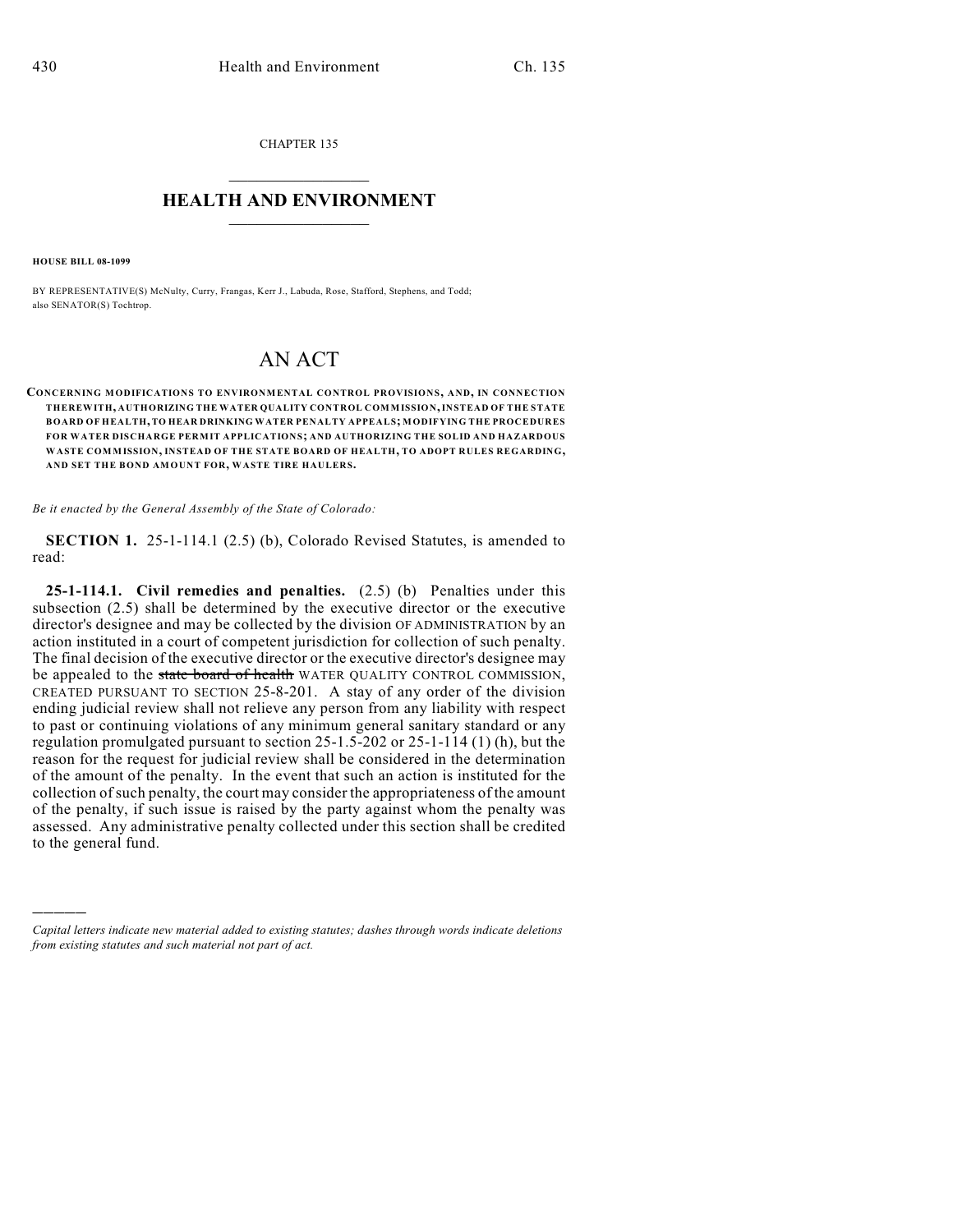**SECTION 2.** 25-8-202 (1), Colorado Revised Statutes, is amended BY THE ADDITION OF A NEW PARAGRAPH to read:

**25-8-202. Duties of the commission.** (1) The commission shall develop and maintain a comprehensive and effective program for prevention, control, and abatement of water pollution and for water quality protection throughout the entire state and, to ensure provision of continuously safe drinking water by public water systems, and, in connection therewith, shall:

(q) HEAR APPEALS OF PENALTIES IMPOSED PURSUANT TO SECTION 25-1-114.1 (2.5) FOR A VIOLATION OF MINIMUM GENERAL SANITARY STANDARDS AND REGULATIONS FOR DRINKING WATER.

**SECTION 3.** 25-8-502 (2) (c) and (3) (b), the introductory portion to 25-8-502 (5) (a) (II), and 25-8-502 (5) (a) (II) (B), Colorado Revised Statutes, are amended to read:

**25-8-502. Application - definitions - fees - water quality control fund - public participation.** (2) (c) An applicant shall be advised not more than THE DIVISION SHALL BEGIN THE REVIEW OF AN APPLICATION WITHIN forty-five days after the receipt of an THE application by the division if, and in what respects, the AND SHALL NOTIFY THE APPLICANT WITHIN NINETY DAYS AFTER RECEIPT OF THE APPLICATION WHETHER THE APPLICATION IS COMPLETE. IF THE DIVISION DETERMINES THAT AN application is incomplete, Upon failure of the division to so advise the applicant, the application shall be deemed complete THE DIVISION MAY REQUEST THAT THE APPLICANT SUBMIT ADDITIONAL INFORMATION. If additional information is requested by the division within said forty-five day period AND SUBMITTED BY THE APPLICANT, the division shall have fifteen days from AFTER the date the additional information is submitted to determine whether the additional information which was submitted satisfies the request and to advise the applicant if, and in what respects, the additional information does not satisfy the request. Upon failure of the division to so advise the applicant, the application shall be deemed complete. A FINAL decision that an application is not complete shall be considered final agency action upon issuance of such decision to the applicant and shall be subject to judicial review. A petition for review of such decision shall be given priority scheduling by the court.

(3) (b) THE DIVISION SHALL GIVE public notice of a complete permit application and the division's preliminary analysis thereof shall be given OF THE APPLICATION as provided in subsection (4) of this section. Such THE notice shall advise of the opportunity for interested persons to submit written comments on the permit application and the division's preliminary analysis or to request, for good cause shown, a public meeting on the application and analysis. Such A request FOR A PUBLIC MEETING shall be made within thirty days of AFTER the initial public notice of the permit application and the division's preliminary analysis. thereof. If a public meeting is requested and the division, in its discretion and for good cause shown, grants such THE request, the division shall hold such THE PUBLIC meeting not more than sixty SEVENTY-FIVE days after the initial public notice. The division shall provide notice as provided in subsection (4) of this section of the public meeting not less than fifteen THIRTY days prior to the date of such THE meeting.